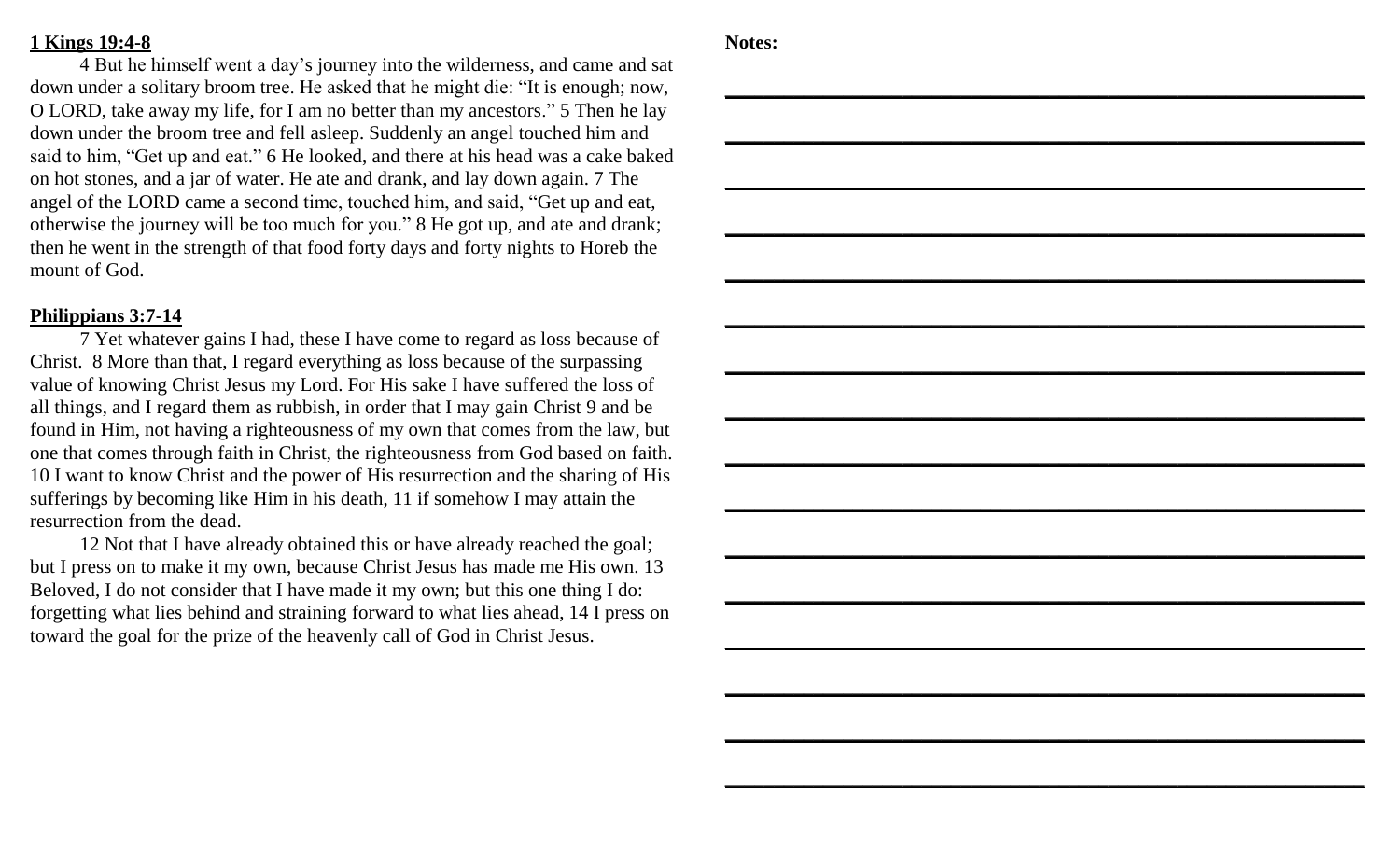| <b>8 August 2021</b>         |                             |           | THIS WEEK'S CHURCH EVENTS |                                                    |  |
|------------------------------|-----------------------------|-----------|---------------------------|----------------------------------------------------|--|
| <b>PASTOR</b>                | Rev. Mark S. Bryan, Ph.D.   | Today     | $11:00$ am                | Worship of the LORD                                |  |
| <b>DIRECTOR OF MUSIC</b>     | M. Carl Sneeden             |           | $12:15 \text{ pm}$        | <b>Session Meeting</b>                             |  |
| PIANIST/ORGANIST             | Jeffrey Nelson              |           | $4:30 \text{ pm}$         | Alpha Bible Study, Meeting the Lord God in Genesis |  |
| <b>GUEST PIANIST</b>         | Katherine Forbes            | Monday    | $6:30$ am-1:00 pm         | <b>Sanctuary Open for Prayer</b>                   |  |
| <b>SHEPHERD GREETER</b>      | John Woods                  |           | 8:30 am-3:30 pm           | Glen Leven Presbyterian Church Day School          |  |
| LITURGIST                    | Debby Throckmorton          |           | $9:30$ am                 | Day School Chapel                                  |  |
| <b>HEAD USHER</b>            | <b>Ronnie Townes</b>        | Tuesday   | 8:30 am-3:30 pm           | Glen Leven Presbyterian Church Day School          |  |
| <b>SOUND SYSTEM ENGINEER</b> | Jody Stanton and John Woods | Wednesday | 6:30 am-1:00 pm           | Sanctuary Open for Prayer                          |  |
| DAY SCHOOL DIRECTOR          | Debbie Ferguson             |           | 8:30 am-3:30 pm           | Glen Leven Presbyterian Church Day School          |  |
| <b>CHURCH OFFICE MANAGER</b> | Christine Jastrow           |           | $9:00$ am                 | Prayer Time                                        |  |

**WELCOME**: Glen Leven Presbyterian Church welcomes all who have gathered to Worship. We especially extend a warm welcome to all who are here for the first time. If you are looking for a church home, we welcome you to join the Community of Faith here at Glen Leven. You may be received into membership by profession of faith in Jesus the Christ as Lord and Savior, on reaffirmation of faith, or by letter of transfer from another church. The Pastor will be at the door of the Sanctuary at the close of the Worship Service to receive inquiries from those who are interested in joining in the life, ministry, and mission of the church to the glory of God.

CHURCH OFFICE HOURS: 8:00 - 12:00 CHURCH PHONE: 298-5549 DAY SCHOOL PHONE: 298-2071 CHURCH FAX: 298-5540

\*\*\*\*\*\*\*\*\*\*\*\*\*\*\*\*\*\*\*\*\*\*\*\*\*\*\*\*\*\*\*\*\*\*\*\*\*\*\*\*\*\*\*\*\*\*\*\*\*\*\*\*\*\*\*\*\*\*\*\*\*\*\*\*\*\*\*\*\*\*\*\*\*\*\*\*\*

CHURCH WEB: www.glenleven.org

**PRAYER CONCERNS:** Audrey Woods, Scottie Walker, Etta Tritschler, Wiley Baines, Jack Hailey, Bit Brown, Joe and Mayme Lee Lawrence, Margaret Riegel, Mike and Carol Davis, Vivian Hamilton, Carl Sneeden, Cher Castro, Gerald Morley, David Spalding, John Woods, Sandra Earles, Steve Pollock, Maxfield and Tillery Camp, Sara Bryan, John Jastrow, Steve Alter, Ron Morley, Jan Eagan, Novella Fulghum, Janice Hauser, Jodi Rush, Don Johnson, Charlene Caldwell, Skip and Janice Frazer, the Carson Family, "Dream with Me" Ministry

#### **THE ACTIVE ELDERS OF GLEN LEVEN PRESBYTERIAN CHURCH**

8:30 am-3:30 pm Glen Leven Presbyterian Church Day School

11:30 am Omega Bible Study, *Meeting the Lord God in Genesis*

| Class of 2021        | Class of 2022         | Class of 2023        |
|----------------------|-----------------------|----------------------|
| <b>Jody Stanton</b>  | Mike Davis            | Mike Arnott          |
| Emily Townes (Clerk) | <b>Rosemary Woods</b> | <b>Sherry Hermon</b> |
| John Woods           | Lorelei Victory       | Vivian Hamilton      |

Friday 8:30 am-3:30 pm Glen Leven Presbyterian Church Day School Saturday 10:00 am 12 Step Recovery Meeting (all are welcome)

Thursday 6:30 am-1:00 pm Sanctuary Open for Prayer

## **GO FORTH INTO THE HARVEST, GLORIFYING GOD!**

**Share God's Glorious News of Salvation! Invite Someone to Come and Join in Worshipping the Lord with You Here Next Sunday.**

> *Ecclesia reformata, semper reformanda secundum verbum Dei in virtute Spiritus* **"The church reformed, always to be reformed according to the Word of God in the power of the Spirit"**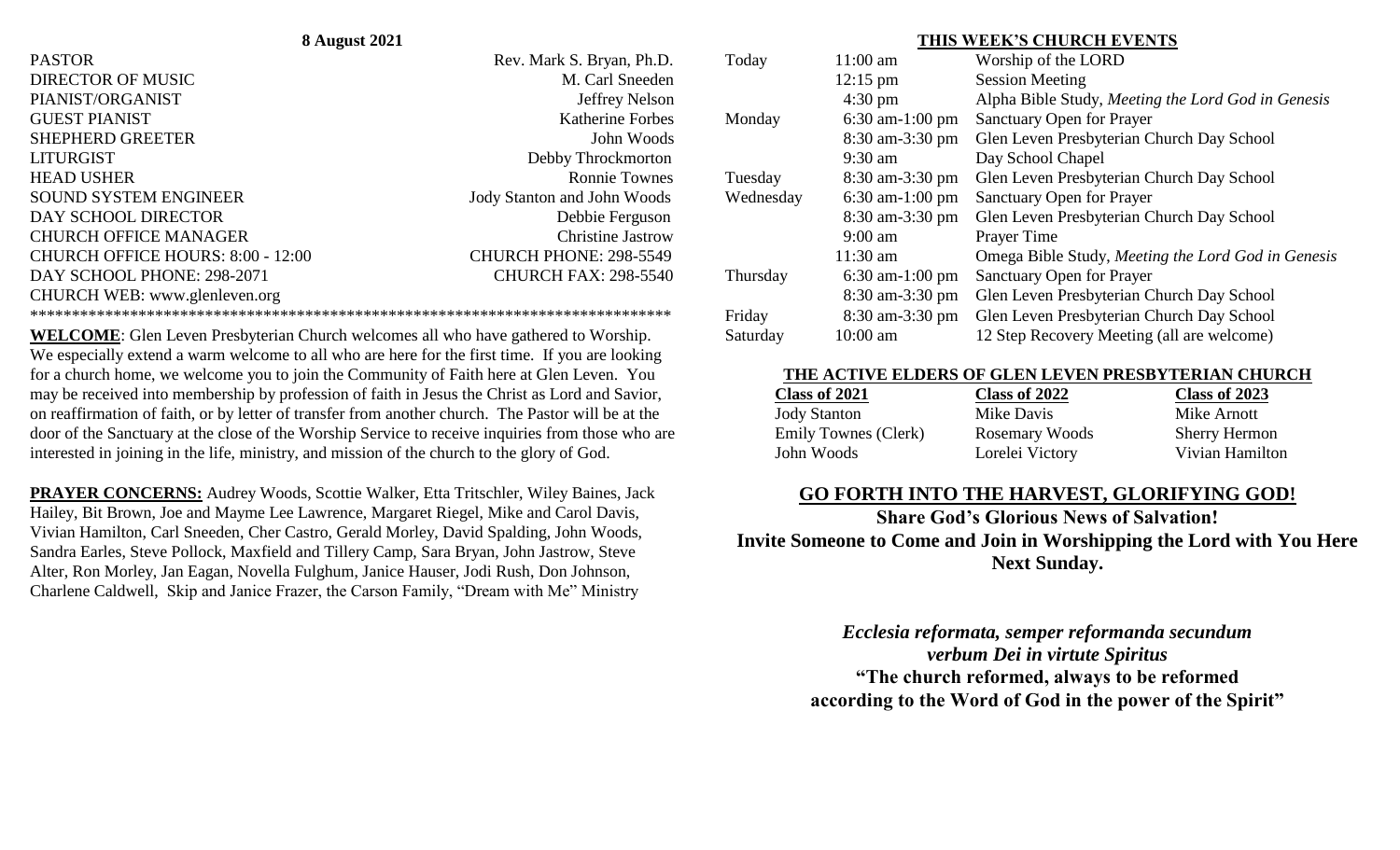#### **The Worship of the Sovereign of all Creation 8 August 2021 Eleventh Sunday after Pentecost**

\_\_\_\_\_\_\_\_\_\_\_\_\_\_\_\_\_\_\_\_\_\_\_\_\_\_\_\_\_\_\_\_\_\_\_\_\_\_\_\_\_\_\_\_\_\_\_\_\_\_\_\_\_\_\_\_\_\_\_\_\_\_\_\_\_\_\_\_\_\_\_\_\_\_\_\_\_

| <b>PRELUDE</b>                                    | Intermezzo, A Major                                                                  | <b>Brahms</b>          | $\mathbf c$          |
|---------------------------------------------------|--------------------------------------------------------------------------------------|------------------------|----------------------|
| THE PRESENCE OF THE LIGHT OF THE WORLD<br>Acolyte |                                                                                      |                        |                      |
|                                                   |                                                                                      |                        | $\mathbf{I}$         |
|                                                   | <b>WELCOME AND ANNOUNCEMENTS</b>                                                     |                        | V                    |
|                                                   |                                                                                      |                        | J                    |
|                                                   | TIME OF PRAYERFUL PREPARATION                                                        |                        | $\mathbf f$          |
|                                                   | <b>GATHERING IN GOD'S PRESENCE</b>                                                   |                        | $\mathbf$            |
|                                                   |                                                                                      |                        | F                    |
| <b>WORSHIP PRELUDE</b>                            | Oh, Blest the House, Whate'er Befall                                                 | J.C. Bach              | $\mathbf$            |
|                                                   | <b>SHARING THE PEACE OF CHRIST</b>                                                   |                        | $\bf{F}$             |
|                                                   |                                                                                      |                        |                      |
|                                                   | <i><b>*CHORAL CALL (repeat)</b></i><br>Great Is the Lord                             | Congregation and Choir | $\left($             |
|                                                   | Great is the Lord, He is holy and just; By His power we trust in His love.           |                        |                      |
|                                                   | Great is the Lord, He is faithful and true; By His mercy He proves He is love.       |                        | $\overline{(\cdot)}$ |
|                                                   | Great are You, Lord, and worthy of glory! Great are You, Lord, and worthy of praise. |                        |                      |
|                                                   | Great are You, Lord, I lift up my voice, I lift up my voice: Great are You Lord!     |                        | F                    |
|                                                   |                                                                                      |                        |                      |
|                                                   | <b>*CALL TO WORSHIP</b> Responsive Reading of Psalm 34:1-6, 8                        |                        |                      |
|                                                   |                                                                                      |                        |                      |
| Leader:                                           | I will bless the LORD at all times;                                                  |                        |                      |
| People:                                           | His praise shall continually be in my mouth.                                         |                        |                      |
| Leader:                                           | My soul makes its boast in the LORD;                                                 |                        |                      |
| People:                                           | Let the humble hear and be glad.                                                     |                        |                      |
| Leader:                                           | O magnify the LORD with me,                                                          |                        |                      |
| People:                                           | And let us exalt His name together.                                                  |                        |                      |
| Leader:                                           |                                                                                      |                        |                      |
|                                                   | I sought the LORD, and He answered me, and delivered me from all my fears.           |                        |                      |
| People:                                           | Look to Him, and be radiant; so your faces shall never be ashamed.                   |                        |                      |
| Leader:                                           | This poor soul cried, and was heard by the LORD,                                     |                        |                      |
| People:                                           | And was saved from every trouble.                                                    |                        |                      |
| Leader:                                           | O taste and see that the LORD is good;                                               |                        |                      |
| People:                                           | Happy are those who take refuge in Him.                                              |                        |                      |
|                                                   |                                                                                      |                        |                      |

**\*HYMN OF PRAISE NO. 263** *Immortal, Invisible, God Only Wise* ST. DENIO

**\*PRAYER OF CONFESSION** A Unison Corporate Prayer of Confession and a Time of Silent Personal Confession

**Compassionate and Loving God, You have ransomed us from the bondage of our sins, calling us to serve as Your ambassadors to this world.**

**Having struggled in our calls, we humbly come before You confessing our sins. We find ourselves burdened by selfishness and greed, failing to consider whether or not we glorify You in how we live.**

**O Lord, we desire to be faithful to You and Your Word. Forgive us and cleanse us from all our unrighteousness. Consecrate and fill us with Your Holy Spirit, restoring us to wholeness. Empower us to press on in Your heavenly call in Christ Jesus.**

*(Concluding the Corporate Prayer, a time is offered for silent personal confession)*

*(Following the prayers, the pastor pours water into the font, reminding us of our baptism.)*

Pastor: For God so loved the world that He gave His only Son, so that everyone who believes in Him may not perish but may have eternal life. Indeed, God did not send the Son into the world to condemn the world, but in order that the world might be saved through Him (John 3:16-17). Friends, believe and trust the Good News:

**People: In Jesus the Messiah, we are forgiven!**

**\*GLORIA PATRI** No. 579

**YOUTH AND CHILDREN'S MESSAGE**

**PRAYERS OF THE PEOPLE** (Joys and Concerns)

**CHORAL MEDITATION** *Great Is Thy Faithfulness* Congregation and Choir

**Great is Thy faithfulness! Great is Thy faithfulness! Morning by morning new mercies I see; All I have needed Thy Hand hath provided; Great is Thy faithfulness, Lord unto me!**